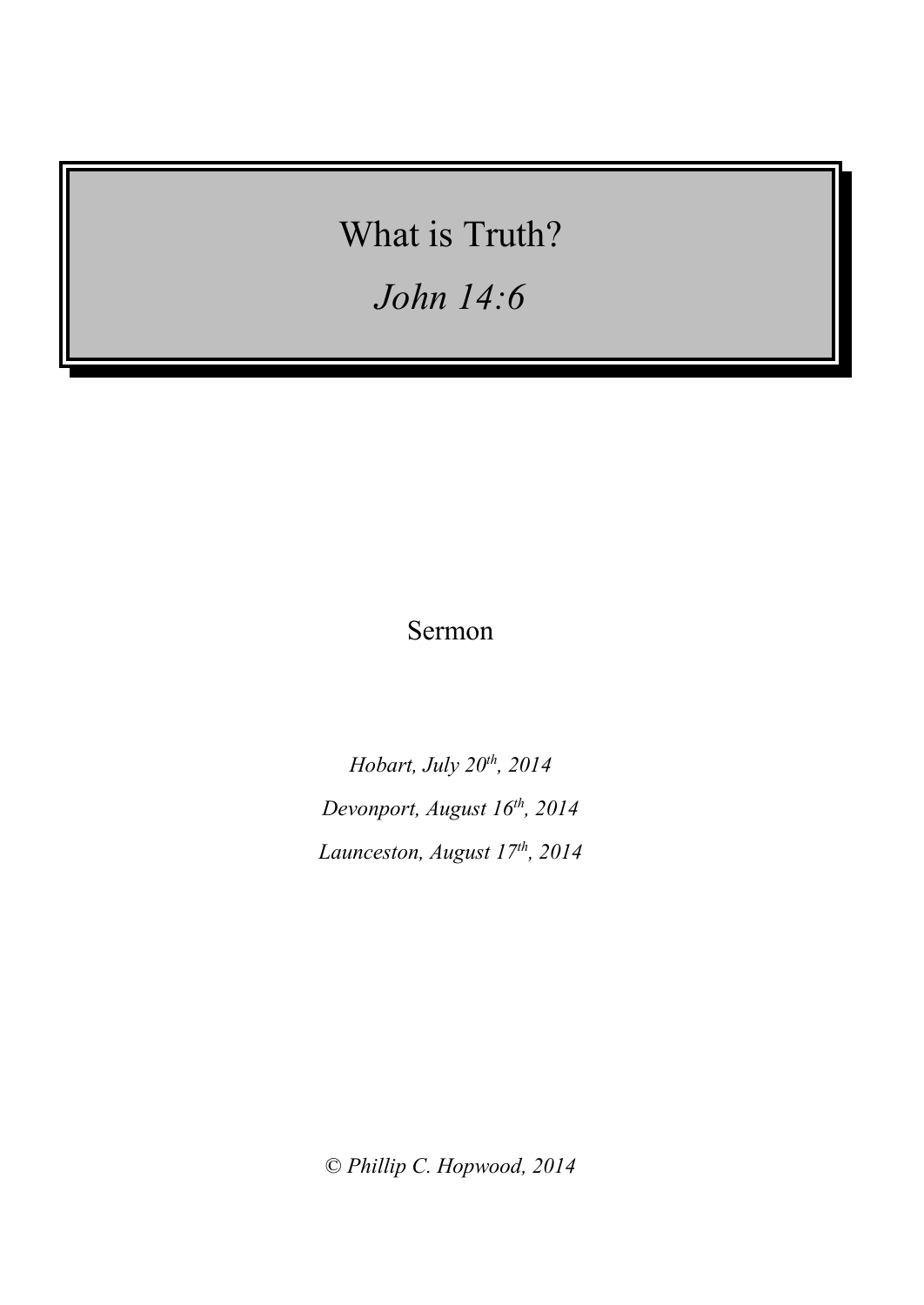### **John 14:6-10**

 $\overline{a}$ 

<sup>6</sup> Jesus told him, "I am the way, the truth, and the life. No one can come to the Father except through me.<sup>7</sup> If you had really known me, you would know who my Father is.\* From now on, you do know him and have seen him!"

<sup>8</sup> Philip said, "Lord, show us the Father, and we will be satisfied."

<sup>9</sup> Jesus replied, "Have I been with you all this time, Philip, and yet you still don't know who I am? Anyone who has seen me has seen the Father! So why are you asking me to show him to you?  $10$  Don't you believe that I am in the Father and the Father is in me? The words I speak are not my own, but my Father who lives in me does his work through me.<sup>1</sup>

<sup>\*</sup> Some manuscripts read *If you have really known me, you will know who my Father is.*

<sup>1</sup>Tyndale House Publishers. (2004). *Holy Bible : New Living Translation.* "Text edition"--Spine. (2nd ed.) (Jn 14:6-10). Wheaton, Ill.: Tyndale House Publishers.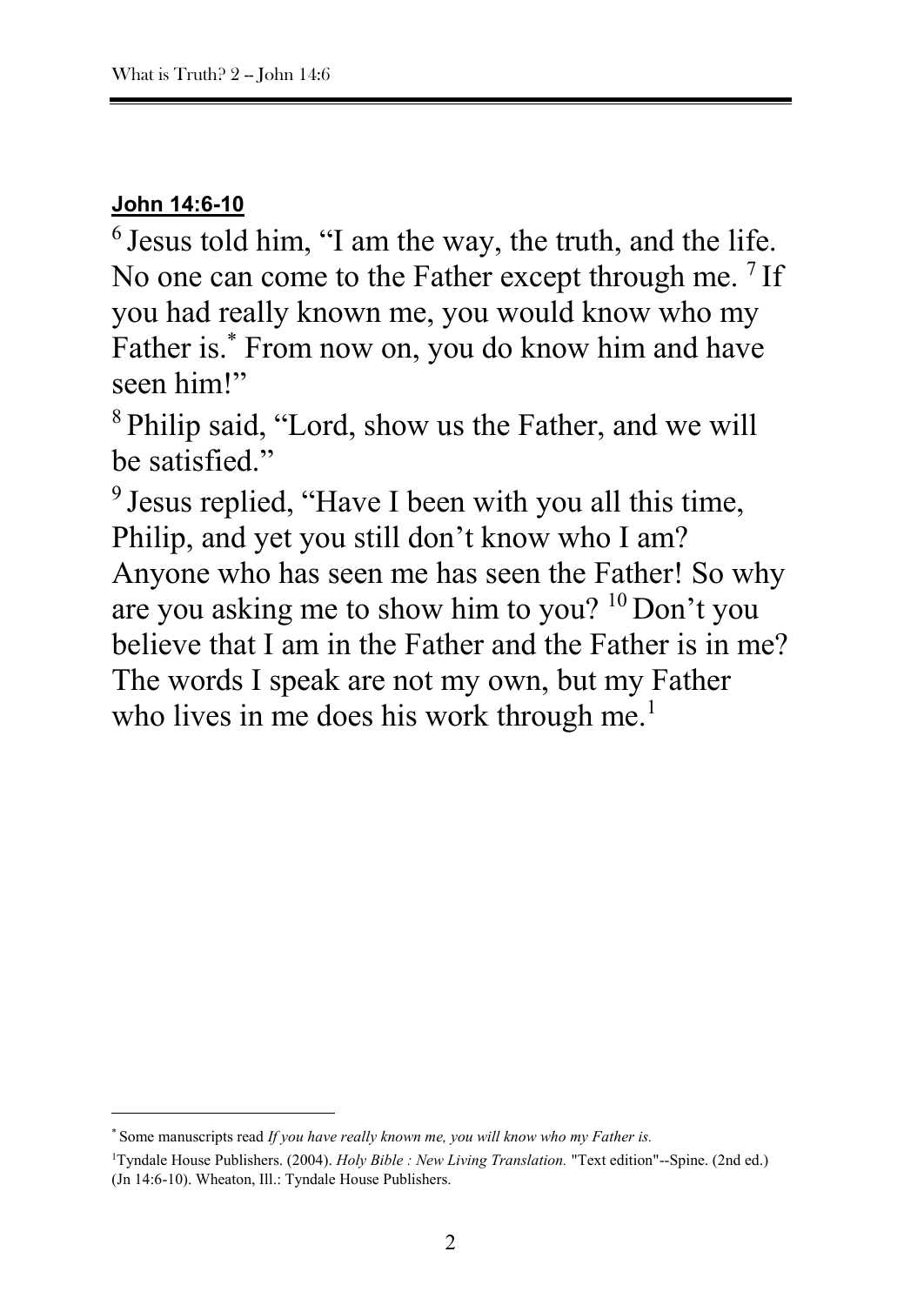# INTRODUCTION:

#### **A. TODAY WE ARE GOING TO CONTINUE OUR DISCUSSION OF THE FUNDAMENTAL QUESTION;**

- 1.What is truth?
- 2. Like many topics, it may sound overly abstract, academic or philosophical;
	- a)But it lies at the foundation of our faith, our beliefs and the way we live, and deserves some deep thought and discussion

# S.P.S:

#### *B.* **TODAY WE ARE GOING TO BE FURTHER EXPLORING THE QUESTION,** *HOW IS TRUTH REVEALED?*

- 1.How do we grow in understanding the Truth?
- 2.How does Trinitarian theology help us approach truth and get us beyond the academic and technical aspects of truth?
- 3.We are going to be particularly looking at the role of Scripture
- **C. PRAYER**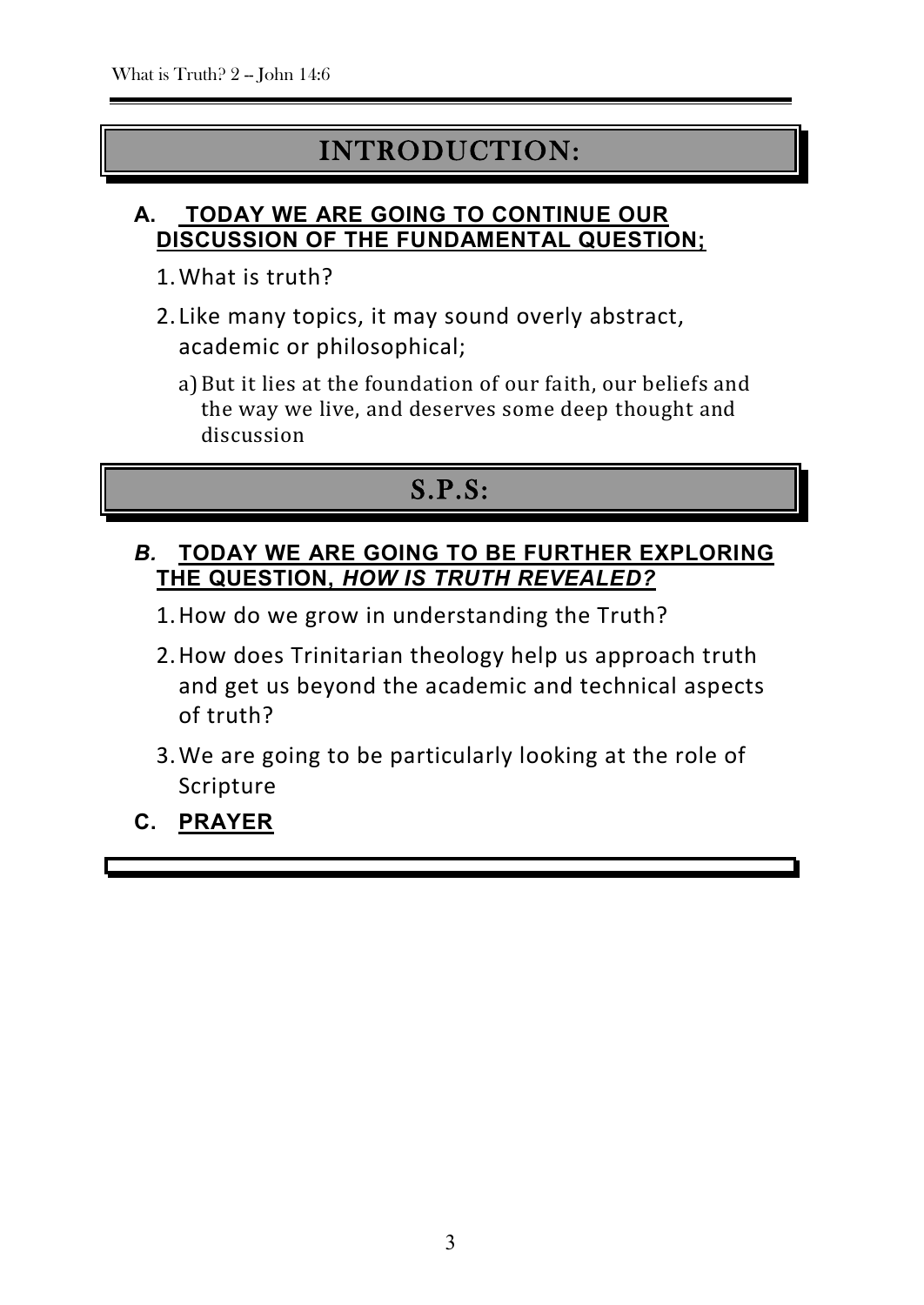# BODY:

# II. "WHAT IS TRUTH?" - PILATE

#### **John 18:29-40**

#### **A. LAST TIME WE EXAMINED PILATE'S QUESTION "WHAT IS TRUTH?"**

1.What did we conclude regarding the question itself?

# **B. THE TRUTH ISN'T A WHAT?**

1.What is truth?

a)The truth is a WHO

b)Jesus himself is "the truth"

# **C. HOW CAN THAT BE?**

1.The ultimate reality and truth is God

a)That he is the creator and sustainer of all things

b)There is no being or thing that is greater

c) And everything that is, is from him and dependent on him

d)But he is dependent on nothing

# 2.Elmer Colyer;

The ultimate level of truth, of course, is the *supreme truth* of the self-existent being of God.<sup>2</sup>

3. So all truth begins and ends with the reality of God

<sup>-</sup><sup>2</sup> Elmer Colyer, How to Read T.F. Torrance, Wipf & Stock/IVP, 2001, p. 366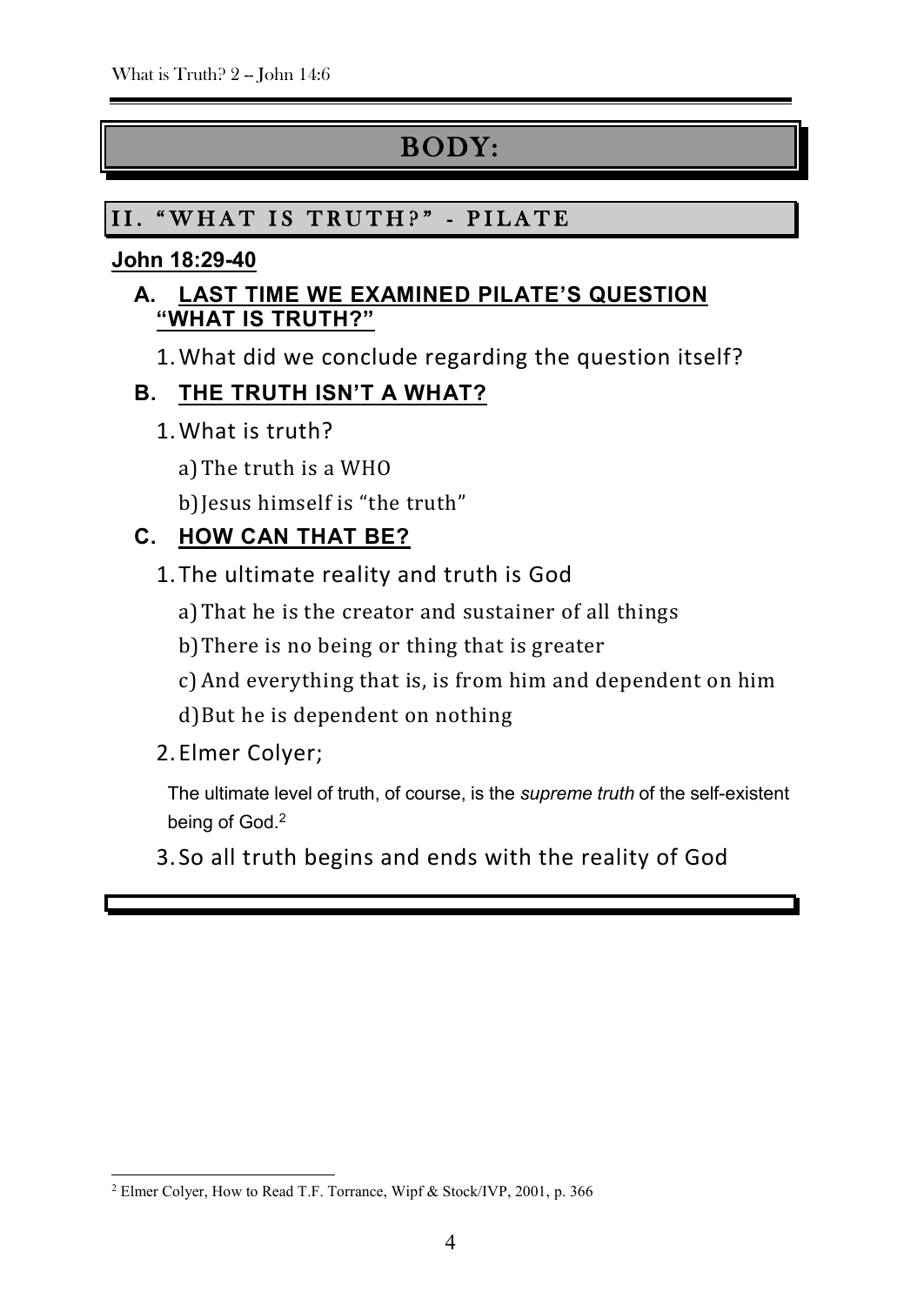# III. GOD AS TRUTH

#### **A. AS WE WILL LOOK AT SOME MORE NEXT TIME;**

- 1.for a statement or belief to be true, it must match the outside reality it is referring to or describing
- 2.In other words, because God is the ultimate truth, things are only true that accurately reflect and fit with who God is

#### **B. BUT THE PROBLEM IS WE DON'T HAVE THE ABILITY TO SEE OR KNOW GOD OF OURSELVES**

1.We can't comprehend or view, or fully grasp the truth that is God because we don't have the minds, the senses, the powers to discover or observe him, nor the language to describe him if we did

# **C. REVELATION;**

1. So how can we know God, and believe in his true reality of nature and being?

a)We can only know him as he reveals himself

#### 2.**How does he reveal himself to mankind?**

a)Through Jesus, *who* is the truth!

3.Elmer Colyer in his book, *How to Read T.F. Torrance*, writes,

...for Torrance, knowing the truth of God is quite impossible apart from God's condescension to be one with us in our creaturely conditions and therefore to sustain our knowing and our doctrinal formulation that arise out of a real relation to God through God's self-revelation. This is what God has done in the incarnation of his truth within our contingent creaturely existence in Jesus Christ within the matrix of Israel, and in the outpouring of the Holy Spirit upon the apostolic community.<sup>3</sup>

4.And the truth is that God is a personal being, Father, Son and Holy Spirit

 $3^3$  Colyer, p.368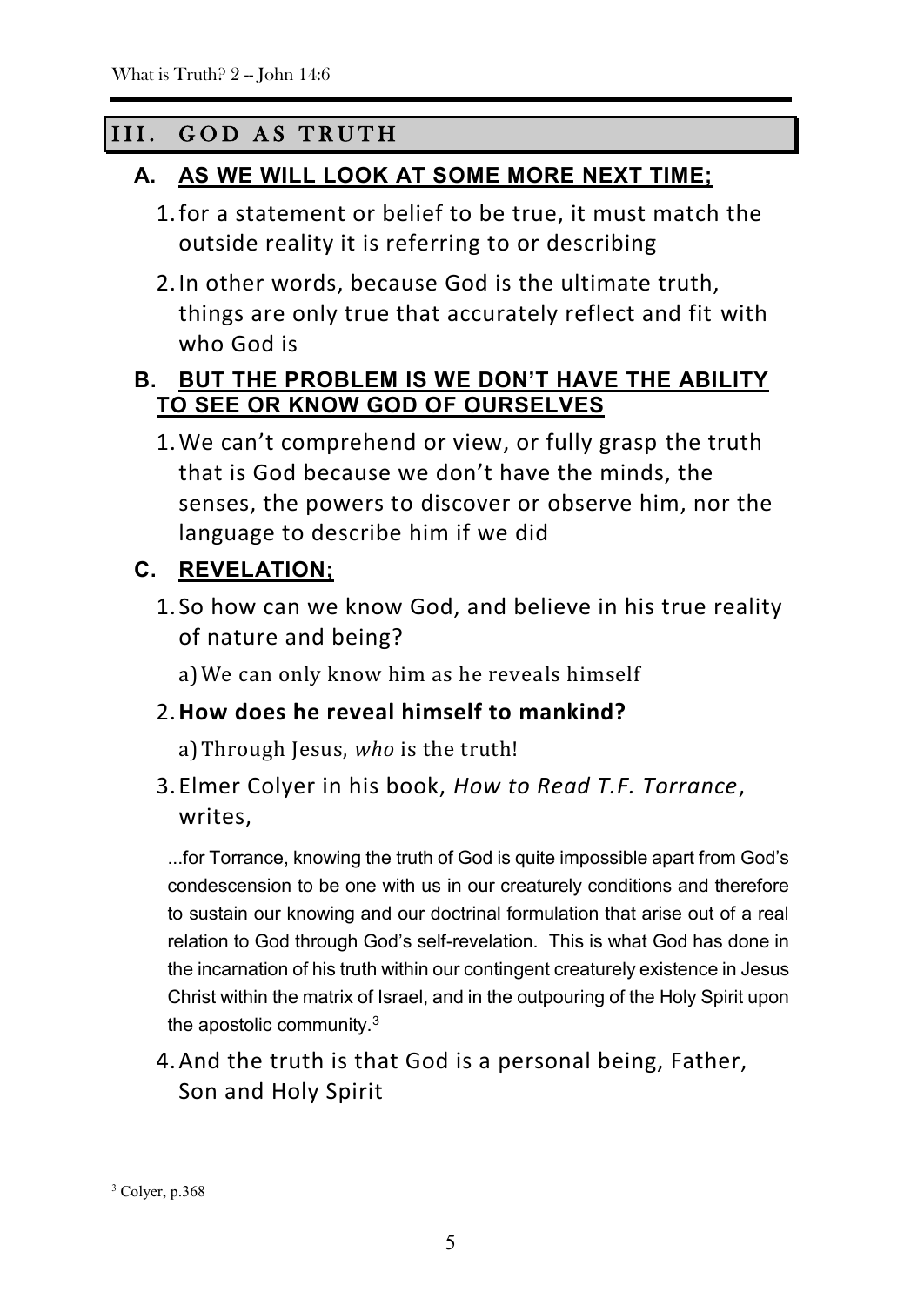#### a)Not a mere fact, or principle or piece of accurate knowledge

#### 5.Gary Deddo;

Jesus tells us that he is, himself, the Way, the Truth and the Life. He does not show us a way or tell us about the truth or give us things that lead to life. He himself is these things. Thus God's gracious revelatory work reaches a qualitatively different level with the birth of the Word of God in human form.<sup>4</sup>

#### **John 14:6-10**

<sup>6</sup> Jesus told him, "I am the way, the truth, and the life. No one can come to the Father except through me.<sup>7</sup> If you had really known me, you would know who my Father is.<sup>\*</sup> From now on, you do know him and have seen him!"

<sup>8</sup> Philip said, "Lord, show us the Father, and we will be satisfied."

9 Jesus replied, "Have I been with you all this time, Philip, and yet you still don't know who I am? Anyone who has seen me has seen the Father! So why are you asking me to show him to you? <sup>10</sup> Don't you believe that I am in the Father and the Father is in me? The words I speak are not my own, but my Father who lives in me does his work through me.<sup>5</sup>

#### 6. So important to catch what is being taught here;

a)The truth we are seeking is not a set of facts, not a measurable and scientifically provable type truth, not some data, not information, formulas or principles or laws of life that we can grab hold of and use for our own ends or purposes

# **D. TO KNOW GOD,**

- 1.We need God to share himself with us, and he does!
- 2.Jesus is God with us, Truth with us
	- a)God, the self-existent one, revealing himself—the truth of his being and reality and heart and mind—to us in human form, in our world
- 3.God has shared his being, his life, his nature with us through Jesus being one with us,

<sup>-</sup><sup>4</sup> Gary Deddo, Interpreting Scripture

<sup>\*</sup> Some manuscripts read *If you have really known me, you will know who my Father is.*

<sup>5</sup> *Holy Bible: New Living Translation*, (Jn 14:6-10). Tyndale House Publishers, Wheaton, Ill., 2004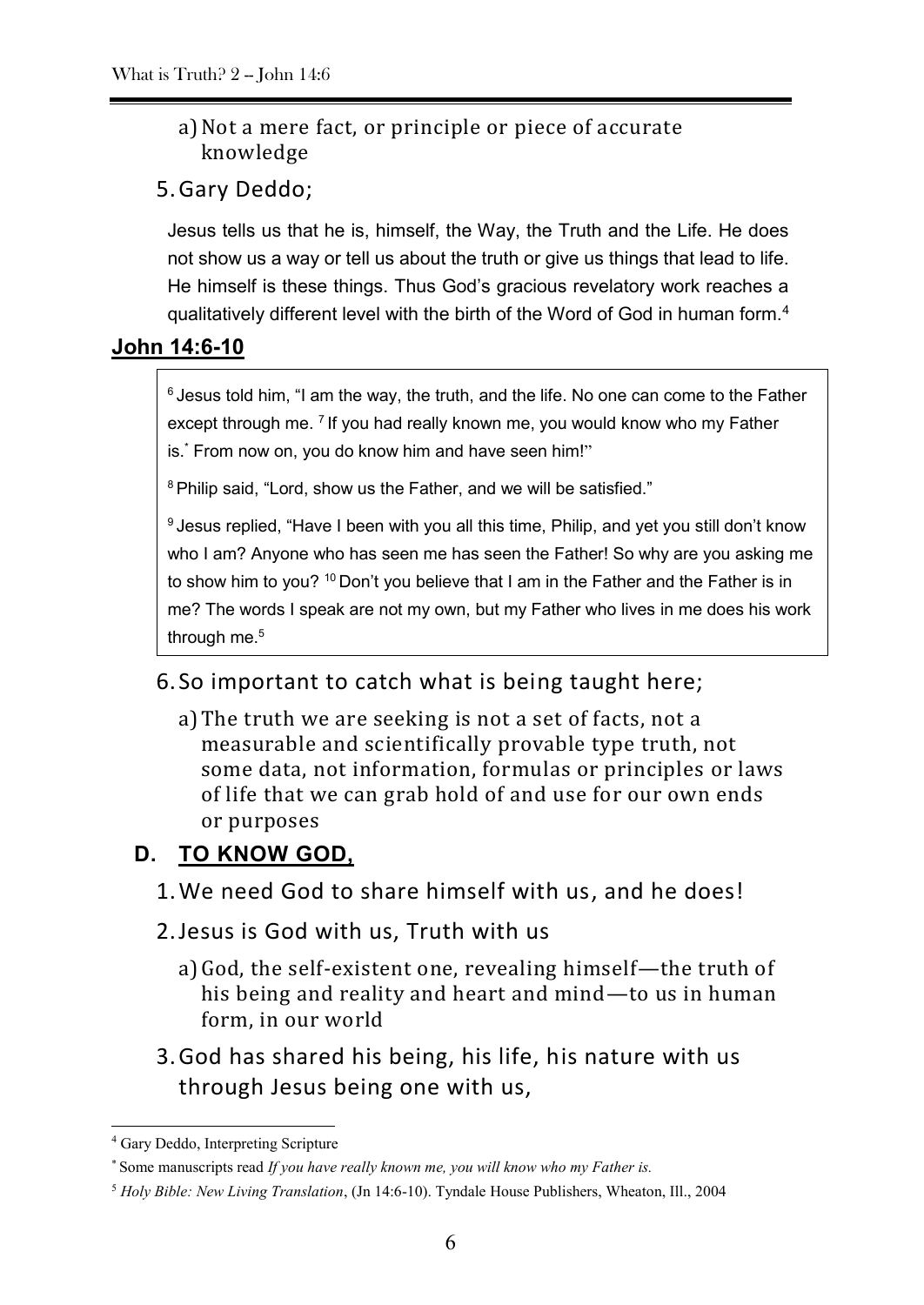#### **E.AND AS WE FOCUS ON AT THIS TIME OF YEAR, WE KNOW JESUS THROUGH THE HOLY SPIRIT BEING SENT TO LIVE IN US**

- 1.God's revelation is personal and relational,
- 2.It is not just written words, or facts or rules impersonally communicated and left with us to ponder on alone;
- 3.God communicates himself directly to our hearts and minds through Jesus and the Spirit
- 4.He wants to continually impact us personally, in a deeply intimate way
- 5.Elmer Colyer,

…when we know the love of God through the grace of Jesus Christ in the communion of the Holy Spirit, "we know much more than we can grasp or express; we feel or experience far more than we can put into thought or word."

# **F.WHAT IS HE SAYING HERE?**

- 1.God's communicating of himself is a personal, intimate, relational experience
- 2.In other words, truth is not just facts and dry statements, rules and judgments about right and wrong
- 3.Colyer adds;

Torrance can even speak of theology as "a kind of ecstatic passion" in which we are lifted up by God's Spirit "to share in God's own self-knowing and selfloving."<sup>6</sup>

In light of God's self-revelation and self-communication through Jesus Christ and in the creative operation of the Holy Spirit, the human mind is renewed, transformed and spiritually reorganized, and it begins to reflect to a degree the triune God that we know in this way.<sup>7</sup>

<sup>1</sup> <sup>6</sup> Colyer, p. 137-138

<sup>7</sup> Colyer, p.138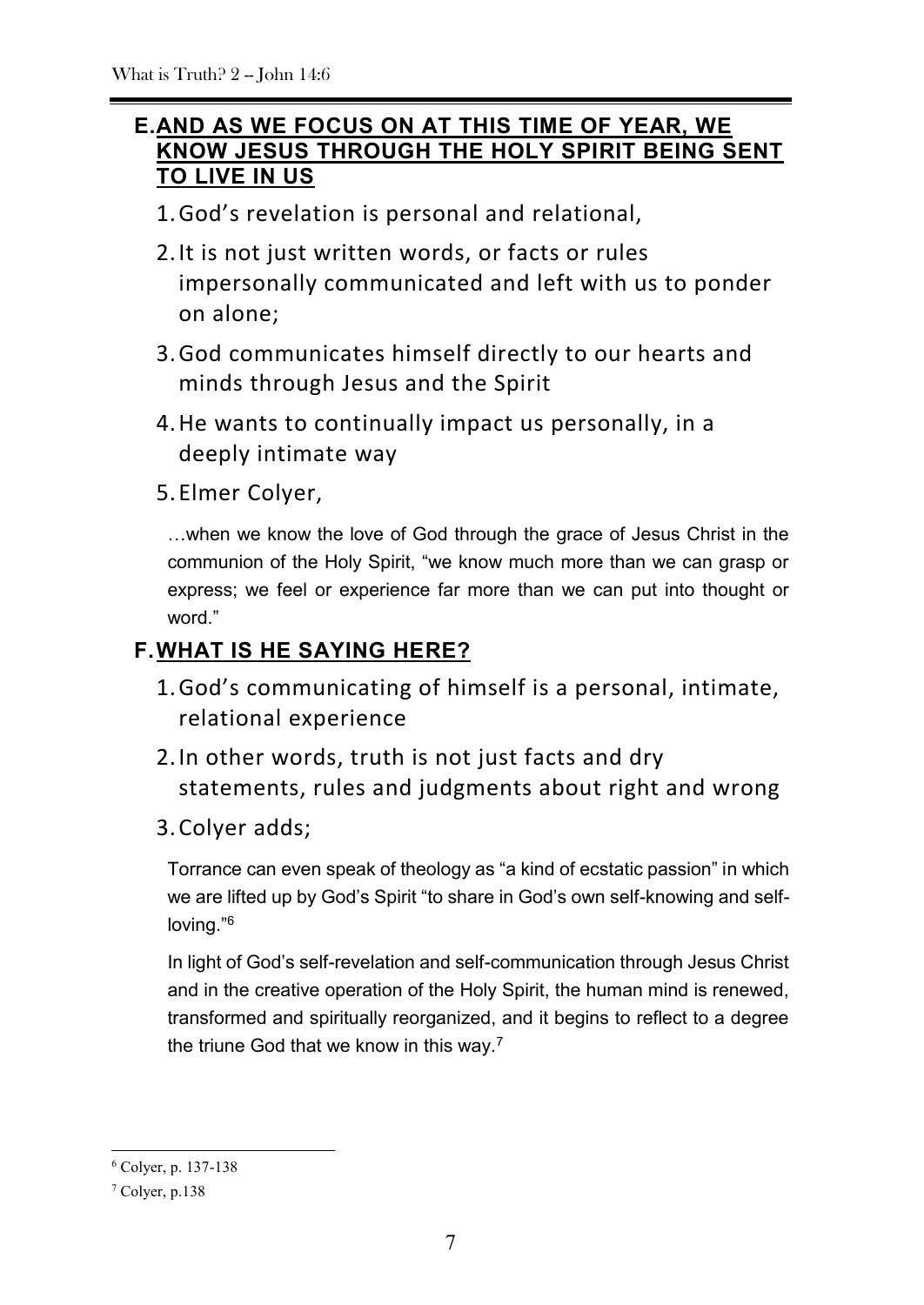- 4.The ultimate truth is personal and relational, it involves all aspects of God's life and impacts all aspects of our lives and personhood
	- a) Not just our brain but also our hearts
	- b)Not just our decisions but also our feelings
	- c) Not just our feelings, but our conscience and our will
	- d)Not just our own desires, but the desire of God that we love others as ourselves

# **G. TRUTH IS A VITAL AND HUGE TOPIC**

- 1.Everything we are, do and think and say is impacted by Truth or the lack of it
- 2.We will talk more about this next time

IV. TRUTH AND SCRIPTURE: HOW DO WE LEARN "TRUTH"?

#### **A. SO IF JESUS IS THE TRUTH AND THE HOLY SPIRIT IS GOD WITH US REVEALING HIMSELF THROUGH JESUS**

- 1.Where does Scripture fit in to our "truth" quest?
- 2.Is it on equal terms with Jesus and the Spirit as the source of truth?
	- a) Question 3 on our previous discussion list;

# **3. What benefit are you wanting, seeking from God's truth, from studying the Bible etc.?**

3.What do you expect to learn from the Scriptures?

# **A. DOES THE SCRIPTURE STAND AS AN EQUAL ?**

1.Gary Deddo in his series, "Interpreting Scripture" discusses improper and proper approaches to the Bible;

we aren't just mining for data, for information, for formulas or principles or for truths that we can possess or use for our own ends or purposes.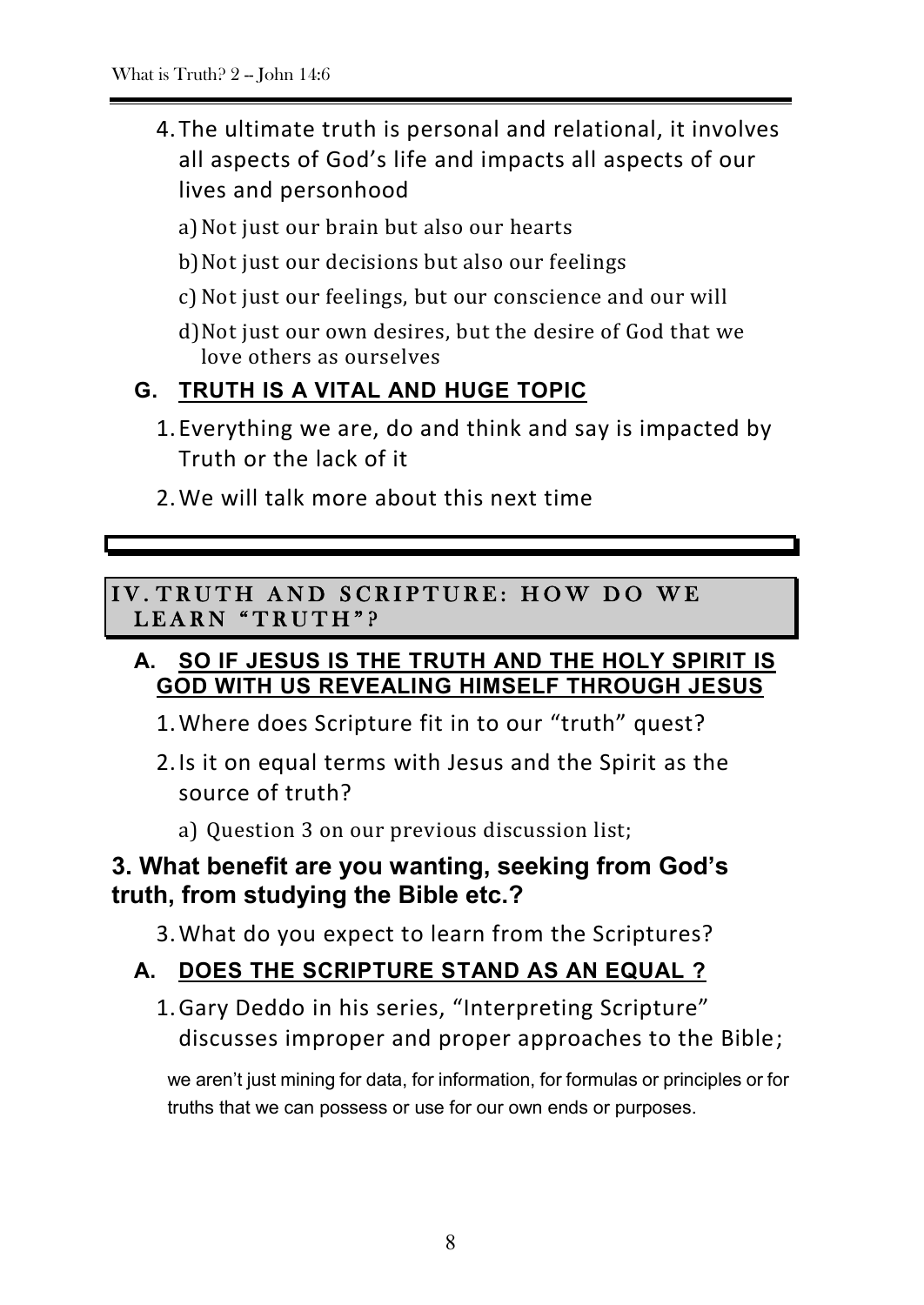- 2.It is hard for us modern Christians coming from our western culture to read the Scriptures as they were intended
	- a)We are like the detective in that old American detective series, who "just wants the facts ma'am", "just the facts"
	- b)It is a bit like the female French detective in the current series, "The Tunnel", who is seemingly impervious to humour, nuance, emotions and to the reality that going strictly by facts and rules doesn't work in relationships or in getting to the truth.
- 3.It is hard to avoid, but many of us find it hard not to make an eternal truth out of every statement in Scripture

a)At least those statements that suit us

### **B. BUT AS WE HAVE SEEN;**

- 1.Truth is not about mere facts and rules of behaviour
	- a)Truth is a who
	- b)Truth is God
	- c) Truth is God revealed by Jesus Christ through the presence in our hearts as well as our minds of God the Holy Spirit

#### 2.Gary Deddo continues;

In prayer we place ourselves before the living Lord trusting that he will make himself known to us and enable us to hear and follow him wherever he takes us. Faithful prayer to the Living God of the Bible is essential for our preparation for listening to Scripture. <sup>8</sup>

# **C. HOW DO WE AVOID ERROR**

1.The Apostle John warned the church towards the end of the first century about discerning properly what is truth, and what isn't

<sup>8</sup> Gary Deddo, Interpreting Scripture,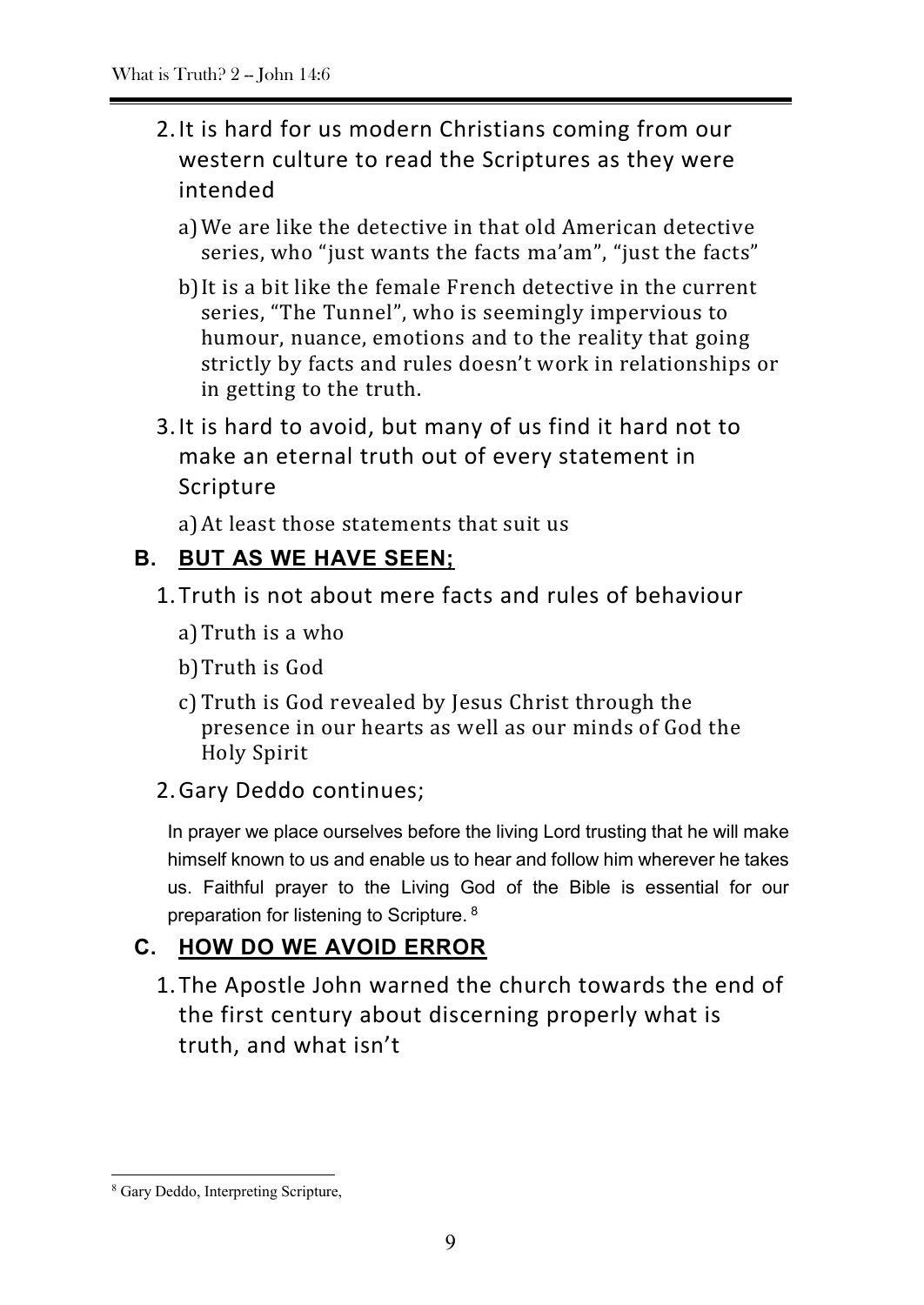1 John 4:3 But if someone claims to be a prophet and does not acknowledge the truth about Jesus, that person is not from God. Such a person has the spirit of the Antichrist, which you heard is coming into the world and indeed is already here.

1 John 4:6 But we belong to God, and those who know God listen to us. If they do not belong to God, they do not listen to us. That is how we know if someone has the Spirit of truth or the spirit of deception.

### **D. THE SCRIPTURES WERE INSPIRED BY THE HOLY SPIRIT**

- 1.To give us examples of how God relates to us, and how people down through the ages have related to God, rightly and wrongly
- 2.They are there to help keep us focused on the Father, through the Son, with the help of the Spirit
- 3.Elmer Colyer talks about Thomas Torrance's approach to this

For Torrance, accurate knowledge of God is not via a narrow Biblicist approach to thinking about God. Rather than piecing together various biblical statements about God, Torrance maintains that we have to look through the Scriptures to the truth of God out of which they arose (form in being) and to which they bear witness.<sup>9</sup>

### **E.THE SCRIPTURES DO NOT FUNCTION ALONE AS A SOLE AUTHORITY,**

- 1.A book that can be read on its own, outside a relationship with God
- 2.But in a living relationship with God, the living truth, they are used by the Spirit to teach and inspire, as well to caution and correct us
- 3.Colyer;

The real content of God's self-revelation "is not the signifying truths of the Scriptures but the Truth of God revealed in and through them."

<sup>9</sup> Colyer, p.138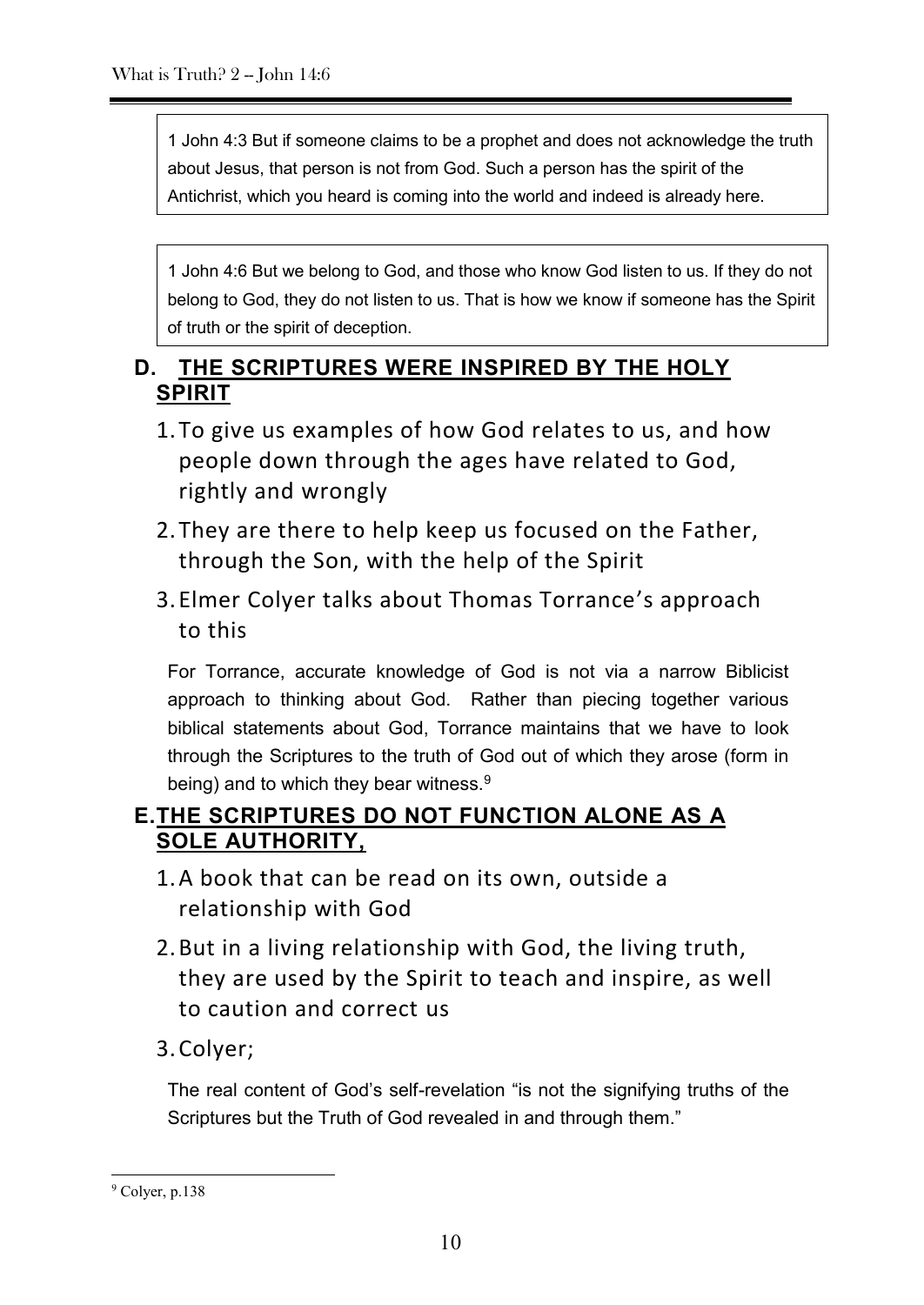While the Holy Scriptures are the mediate source of doctrine, doctrinal formulations—when they are true—are objectively grounded in God's own self-revelation that resounds through Scripture as God continues to address us anew. In this way theology does greater justice to the Holy Scriptures, Torrance contends, for it seeks to establish its doctrinal formulation not simply in the signifying truth of the biblical statements but in the solid truth of God which the Holy Scriptures serve.<sup>10</sup>

# **F.THE SCRIPTURES CORRECT AND REORIENT US**

- 1.When we start orienting our hearts and minds away from the truth that is Jesus Christ
- 2.Because that is what the Scriptures do;
	- a)Their role is not as the definitive resource or repository of truth, but to point us to and help us know and relate to the one who is the truth
- 3.Colyer writes;

For an objectivist, impersonal and uncommitted theology is incommensurate with the living and loving, personal being of God the Father whom we come to know through the incarnate Son and in the outpouring of the Spirit.<sup>11</sup>

### **G. THE SCRIPTURES SHOW US THAT WE NEED A RELATIONSHIP WITH FATHER, SON AND SPIRIT**

- 1.That life includes being part of and actively participating in the life of the body of Christ the church,
- 2.We learn more about God not only through the Scriptures
- 3.We also learn more about him through our Christian life;
	- a)Through living and sharing God's life here on earth with one another
	- b)And through fellowship and worship together as his people
	- c) And learning through the church's teachings and doctrines as they focus on God as he truly is

1

<sup>10</sup> Colyer, p.368

<sup>&</sup>lt;sup>11</sup> Colyer, p. 139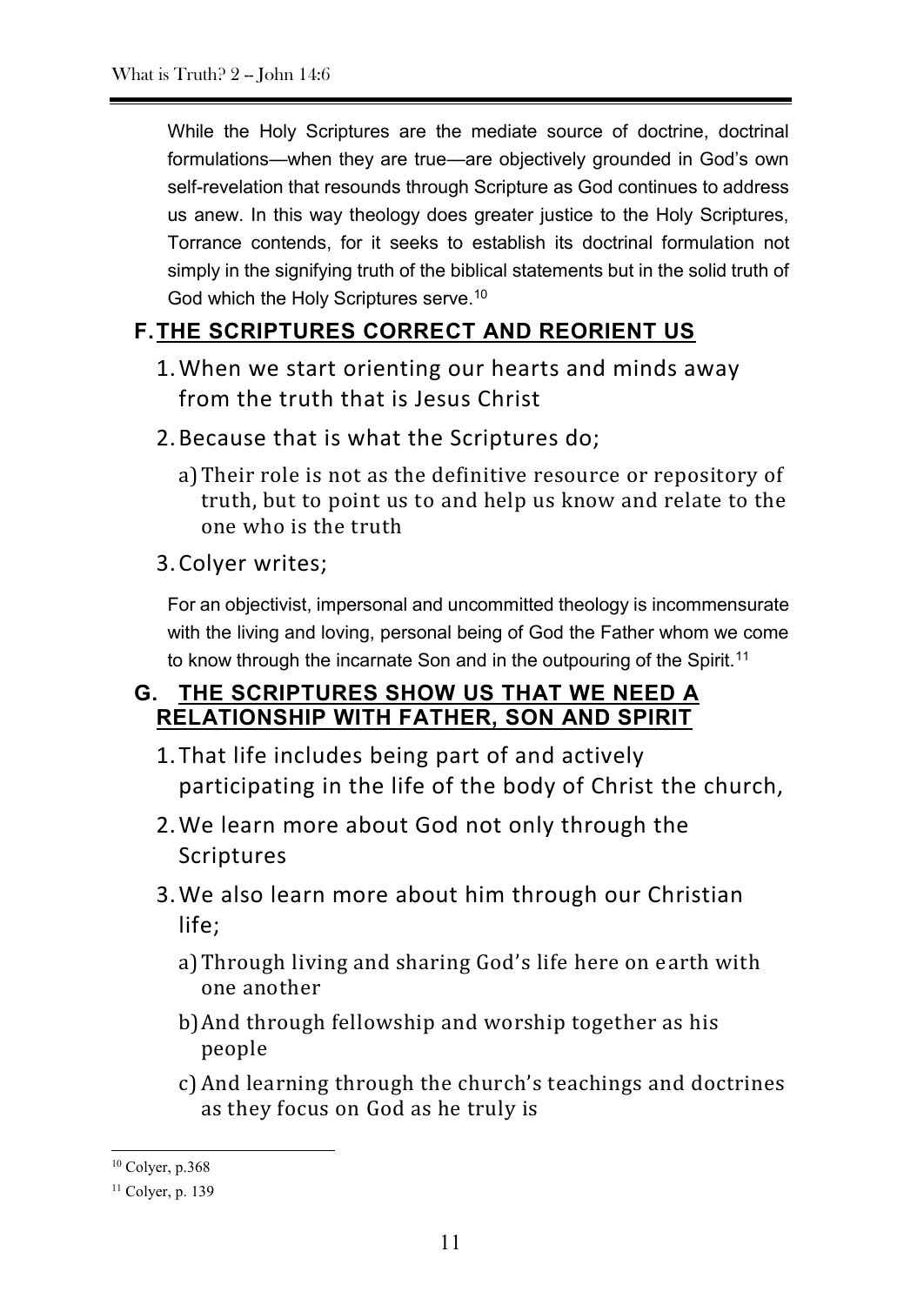# 4.Colyer talks about how we live our lives within the biblical witness as members of the body of Christ

We indwell the biblical witness within the evangelical and doxological life of the church and allow the Scriptures to direct us to the divine realities to which they bear witness and then to articulate accurately and precisely what we come to know of God (integration of form in knowing). This does not mean that we leave Scripture behind. Indeed it is through the Holy Scriptures alone…that God's self-revelation and self-communication reaches us. <sup>12</sup>

5.He is saying that we need to treasure and study the Scriptures because through them God reveals himself to us in order for us to have a relationship with him

# **H. BUT WE MUST NOT LIVE BY THE BIBLE ON ITS OWN**

1.As Colyer continues on to say;

Yet we cannot be satisfied with simply quoting and summarizing Scripture, for we should try to ground "our thinking and speaking upon the truth of God himself who addresses us through those biblical statements."<sup>13</sup>

- 2.The Scriptures lead us to live the Christian life in community with God and the rest of the body, worshipping, living and sharing the life of God continues to build our knowledge of God and his love and life
	- a)So studying the Scripture is not enough on its own, but it plays a vital part in helping us know God, who is the full and total truth and reality
	- b)They help us grow to know him and become more like him through sharing in his life that is in us through Jesus and the Spirit
	- c) Colyer continues;

At this evangelical and doxological level, human reason is molded and adapted to real knowledge of God according to God's trinitarian nature so that we are initiated into an accurate knowledge of God in which we "are enabled to apprehend" God "in some real measure" of conformity to what God is in himself.

1

<sup>12</sup> Colyer, p.136-137

<sup>13</sup> Colyer, p.136-137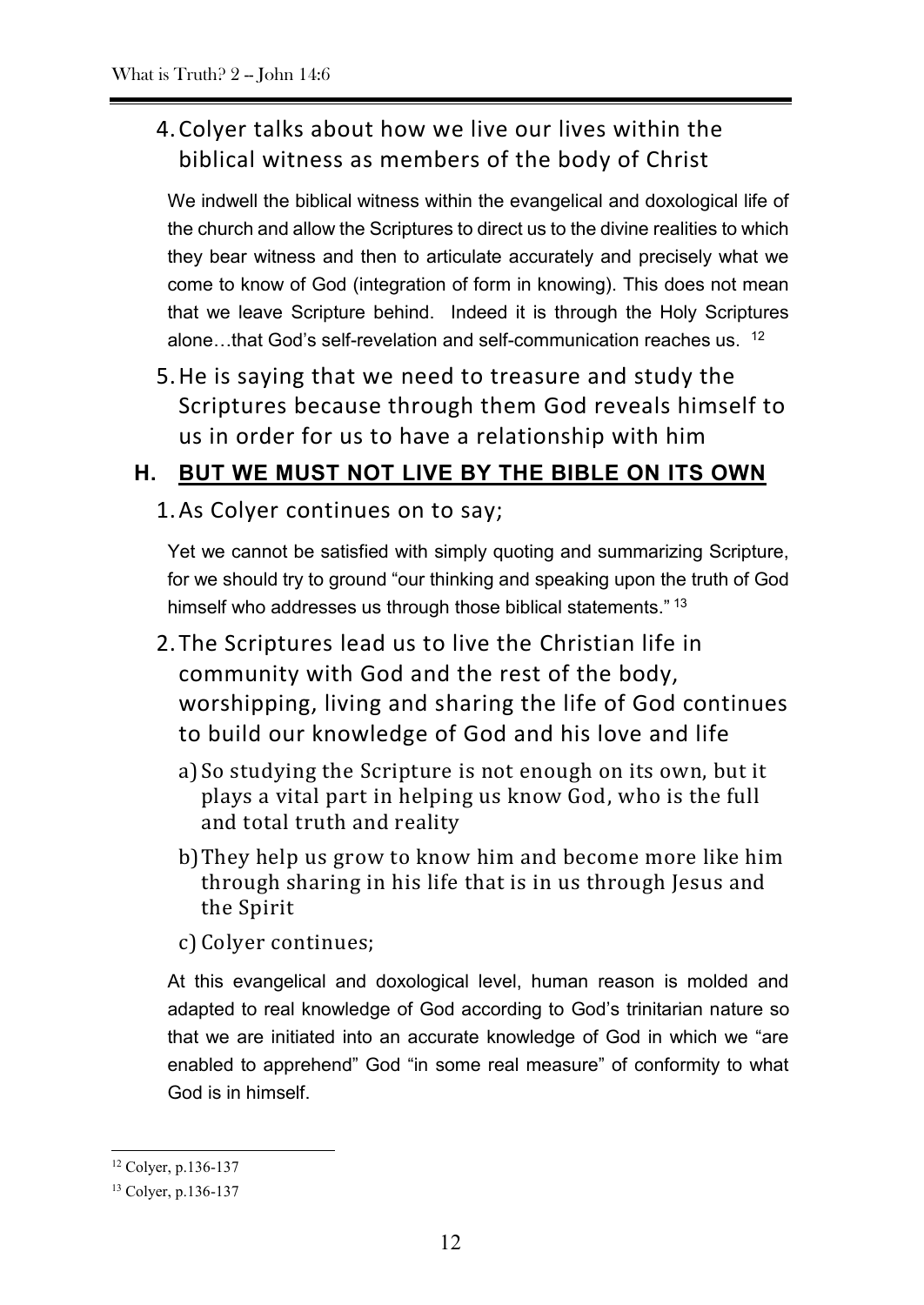In light of God's self-revelation and self-communication through Jesus Christ and in the creative operation of the Holy Spirit, the human mind is renewed, transformed and spiritually reorganized, and it begins to reflect to a degree the triune God that we know in this way.<sup>14</sup>

# CONCLUSION:

# **I. IN OUR HUMAN WORLD**

- 1.we are confined and confused by our constricted view in which we seek to sort out good and evil on our own, in reference only to our minds and world around us
	- a)Because God is precluded, our quest for truth becomes a "what", a quest for materialistic answers that will always be incomplete and unsatisfying
- 2.It is important that when we seek truth from the Scriptures that we don't do so in a similar, earth bound, legalistic manner,
	- a)Seeking benefits for our lives—seeking happiness, and success and inspiration from the book and the principles we find within it—as an end in itself
- 3.It is only when we lift our eyes to the Son of God, the one we crucified because we insisted on judging and evaluating truth on our own, apart from and in resistance to God
	- a)It is only when we look to him, and listen to the Spirit of God he sent, and let him guide us and share his life with us that we begin to have our eyes open to who truth is
	- b)It is only then we can begin to see who God is, and know and experience the truth of his life and love, and the future he holds out to us all

### **J. THE SCRIPTURES PLAY A VITAL ROLE IN THAT PROCESS**

<sup>14</sup> Colyer, p.138